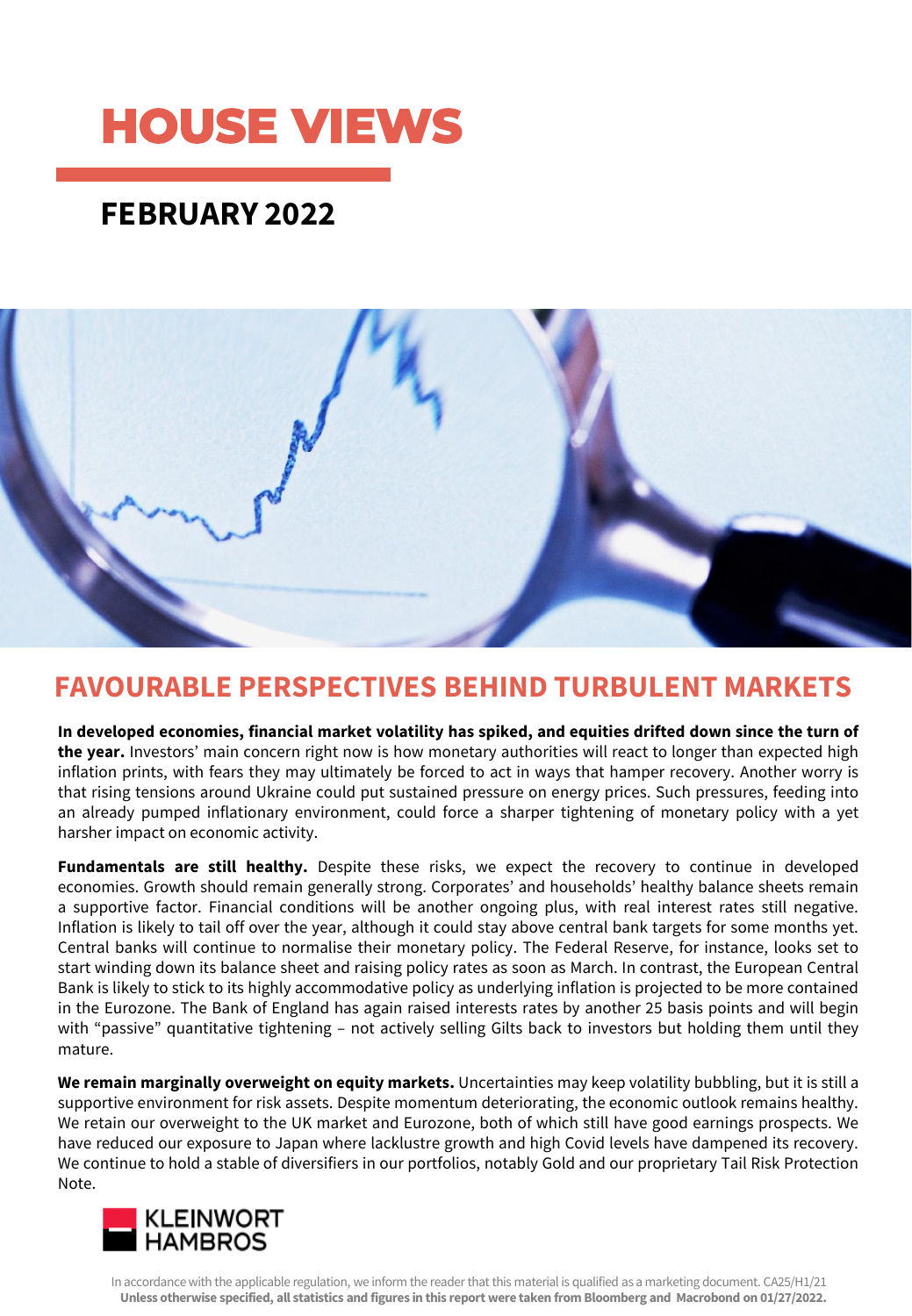## **PROCESS AND CONVICTIONS**

### Our **VaMoS™ framework** puts our

investment philosophy into practice





We are **moderately risk-on** and have a **bias towards equities**, which is well supported by a **robust economic backdrop**.



We favour **regions that are likely to benefit from a cyclical recovery**. Equity exposure is tilted towards the **Eurozone and the UK**.



**Environmentally-linked policymaking, legislation and consumer behaviour are irreversible.** We favour companies that are contributing positively to these themes.



**Valuations have softened** but **momentum has deteriorated**, giving us some cause for concern. As such, we hold a **stable of diversifiers** (**cash, government bonds, gold, hedge funds** and **a Tail Risk Protection Note**) in order to help offset downside risk and keep powder dry for a favourable opportunity.

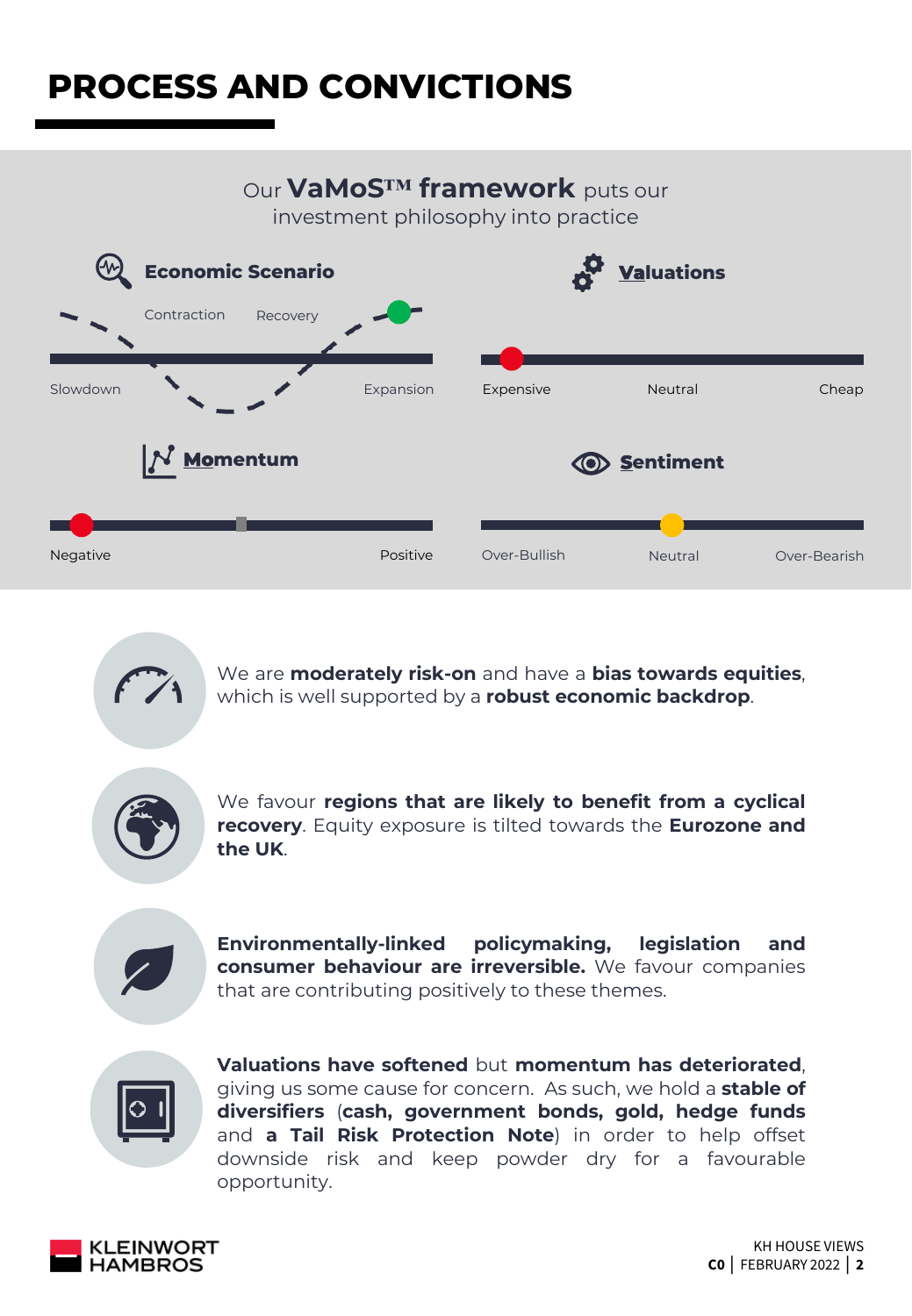## **OUR ASSET ALLOCATION**

The table below presents the latest conclusions of the Kleinwort Hambros Investment Committee:



#### **Source: Kleinwort Hambros 4-February-2022**

\*Duration: underweight/short = Up to 5 years, neutral/medium = 5-7 years, overweight/long = 7+ years. HY = High Yield bonds (higher return but

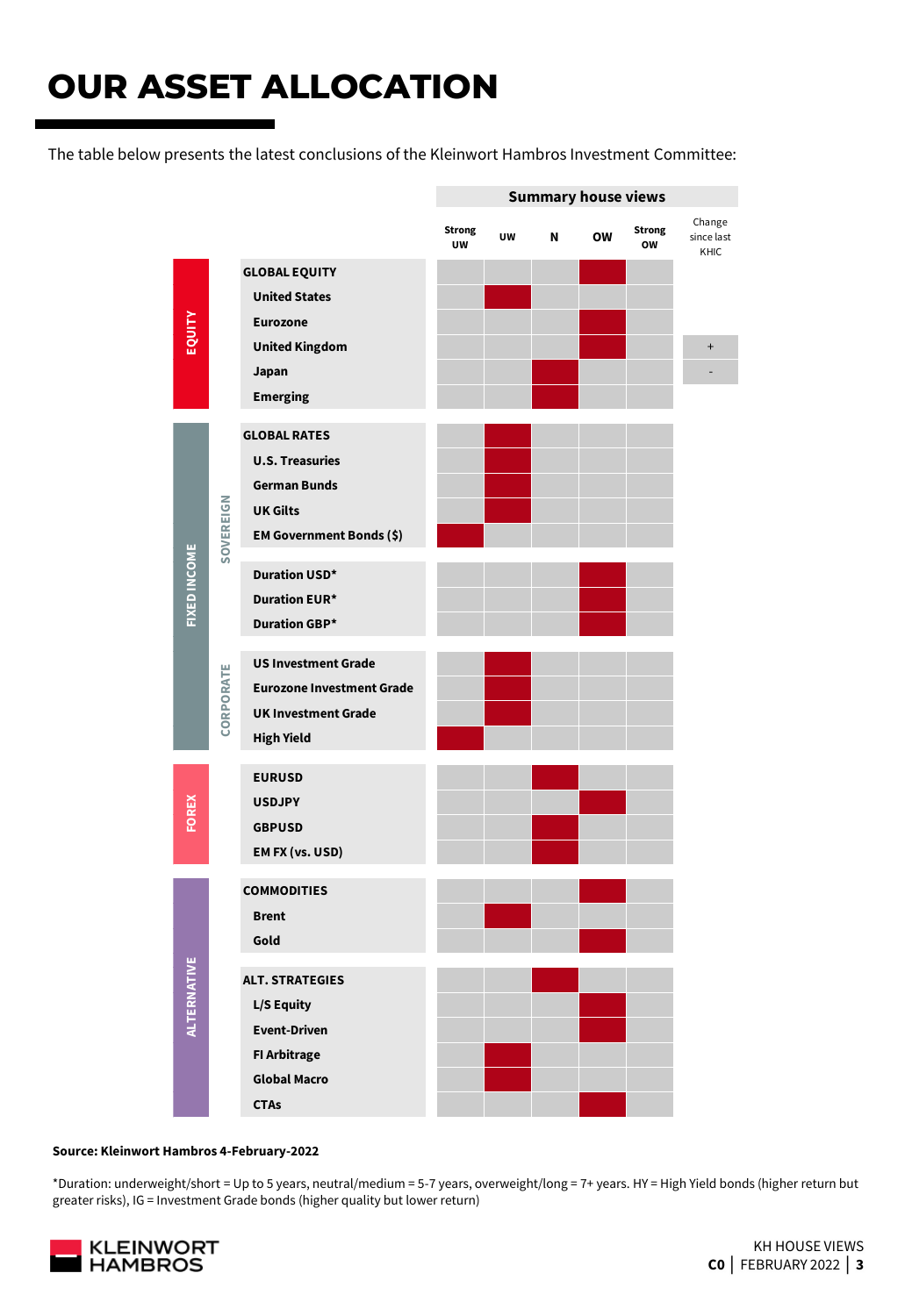### **FIXED INCOME**

### **An Unpromising Environment**



The Federal Reserve is expected to begin its interest rate tightening cycle and should also begin to reduce its balance sheet in the context of inflation that remains very high. Elsewhere, the European Central Bank **(ECB) should maintain favourable monetary conditions in 2022. Overall, this environment remains unpromising for bonds but they still have a place in a multi-asset portfolio given the diversification benefits in case of a further sell-off.**

### **Sovereigns**

**United States.** 10-year sovereign yields have been heading up since December, gaining nearly 50 basis points to surpass 1.9% in early February. The rise comes amidst Fed plans to normalise monetary policy, kicking off the rate hike cycle and the reduction of its balance sheet. The reassessment of this policy has been stronger felt at the short end of the yield curve, with 2-year rates touching 1.3% and now pricing in at least 5 rate hikes in the coming year. This sharper rally at the short end has driven a flattening of the curve. We expect the backdrop of strong economic growth and naturally declining inflation to give policymakers some breathing room later in the year to continue a gradual yet unpanicked escalation of their rate hiking cycle. We therefore remain Underweight US sovereign bonds.

**United Kingdom.** Yields on 10-year gilts also rose to 1.4% in February – a doubling from their lows at 70 basis points in December amidst a (back then) inconclusive narrative from the Bank of England (BoE). Policymakers have since reclaimed their narrative, opting for the first back-to-back rate hike since 2004, and pushing its base rate to 50 basis points in two steps. The BoE is widely expected to lock step with the Fed regarding rate hikes for the remainder of the year and markets have priced in another 5 interventions. We are Underweight.

**Eurozone.** European yields have largely mimicked their US counterparts since December with 10-year yields on the German bund rising above zero for the first time since early 2019, reaching 20 basis points in early February. Meanwhile, money markets are again betting the ECB will raise deposit rates by year end. We, however, expect the ECB to sustain its accommodative policy through 2022 as inflation is driven mainly by external factors (i.e. rising energy prices) and the ECB's stated forward guidance for a rate rise should be unmet. As a result, Eurozone sovereign rates look set to rise more gradually than those in the United States. We remain Underweight.

### **Credit**

**Developed.** We remain Underweight investment grade and high yield credit in developed markets. Strong growth prospects and inflation above 2% are good news for corporate balance sheets, easing default risks. Nonetheless, spreads remain too low to effectively accommodate further rate hikes (bond prices move inversely to yields).

**Emerging markets.** The growth outlook remains challenging due to a highly restrictive economic policymix, greater inflationary pressure, and ongoing political risks in many economies, including Russia, Turkey, and Brazil. Solely Asian economies are bucking the trend, sustaining healthy growth prospects and modest inflation. We remain Underweight.



Past performance should not be seen as an indication of future performance. Investments may be subject to marketfluctuations, and the price and value of investments and the income derived from them can go down as well as up. Your capital may be at risk and you may not get back the amount you invest.

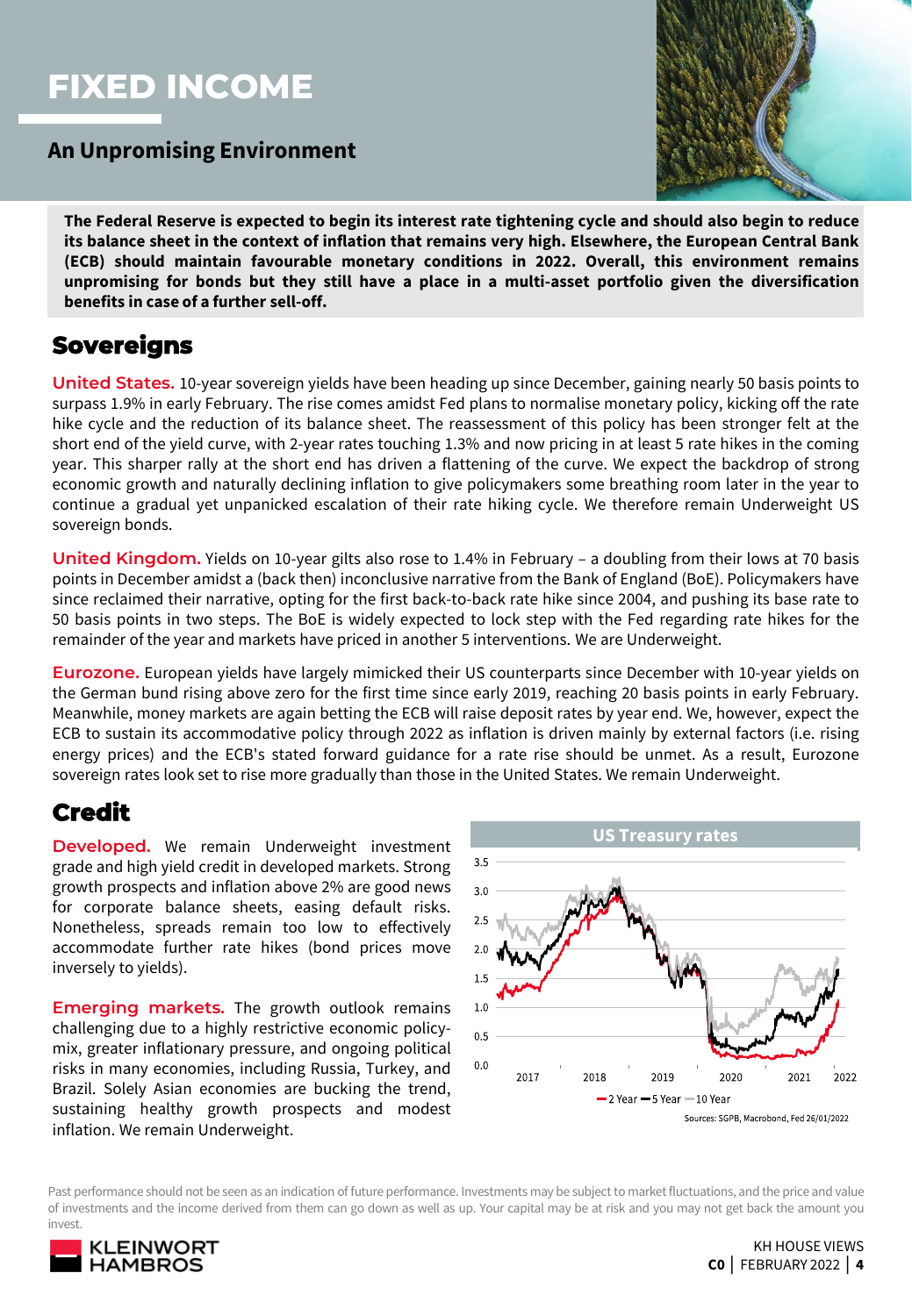## **EQUITIES**

### **The Value of Persistence**



**Despite elevated volatility and tightening monetary policy, equity markets still harbour good opportunities. The economic outlook remains healthy, and earnings prospects are still tempting given the negative real interest rates. We remain Overweight equities but downgraded our exposure to Japan and increase our exposure to the UK.**

**United States.** US equity indices have slumped since the start of the year. We read this as a correction of overvalued stocks rather than any change in trend. Economic fundamentals remain sound. The IMF expects the US economy to grow by +4% in 2022. Real interest rates remain negative - all of which is good for risky assets. The recent market correction hit mainly growth stocks as a recovering economy and rising rates favoured cyclical value stocks trading on discounts. Growth stocks should not be ignored however, as the US economic recovery is already well advanced in its cycle, as large IT companies have strong balance sheets and increasing expected earnings. We therefore continue to balance exposure to both styles and remain Underweight.

**United Kingdom.** The British equity market defied the recent fall thanks to its favourable sector make-up heavy in energy and financials – and eked out the only positive return across developed markets year-to-date: +1.7%. Valuations remain tempting based on P/E ratios (the ratio of companies' share prices to their earnings), much cheaper that we see elsewhere. Granted, the region is not without headwinds. Political instability and ongoing inflationary pressures are worrying, but the market has exhibited superior resilience throughout the recent upheaval and is well positioned to take advantage of the ongoing cyclical recovery. We have added to our Overweight position.

**Eurozone.** Eurozone equities are among the most attractively valued in the developed world. The zone's economic cycle is still lagging a stage behind the US and thus is offering attractive upside. Note too that in the Eurozone, unlike the United States, fiscal and monetary support is set to continue for some months yet. On top of this, inflation is lower than in the United States, the economy is still not back to pre-Covid levels and there is a significant backlog of savings built up during the crisis. All these factors suggest a supportive outlook for the region. We remain Overweight.

**Japan.** Japan's markets looked poised to ride out the pandemic relatively unscathed – the toll of Covid remained comparatively low, the yen was set to gain as a safe-haven currency, and the economy would take advantage of the cyclical recovery of its neighbours. Alas, political inefficiencies and lacklustre growth clouded the picture and Covid infection numbers are skyrocketing amidst the Omicron wave. We have reduced our exposure to Neutral.

**Emerging markets.** We remain Neutral, while keeping an eye on the divergences between emerging economies. China looks attractive. Its market looked oversold in 2021 and the medium-term outlook for the economy is encouraging, particularly with the current easing of monetary policy. In other emerging economies clouds are gathering with the threat of stagflation and political risks.



Past performance should not be seen as an indication of future performance. Investments may be subject to marketfluctuations, and the price and value of investments and the income derived from them can go down as well as up. Your capital may be at risk and you may not get back the amount you invest.

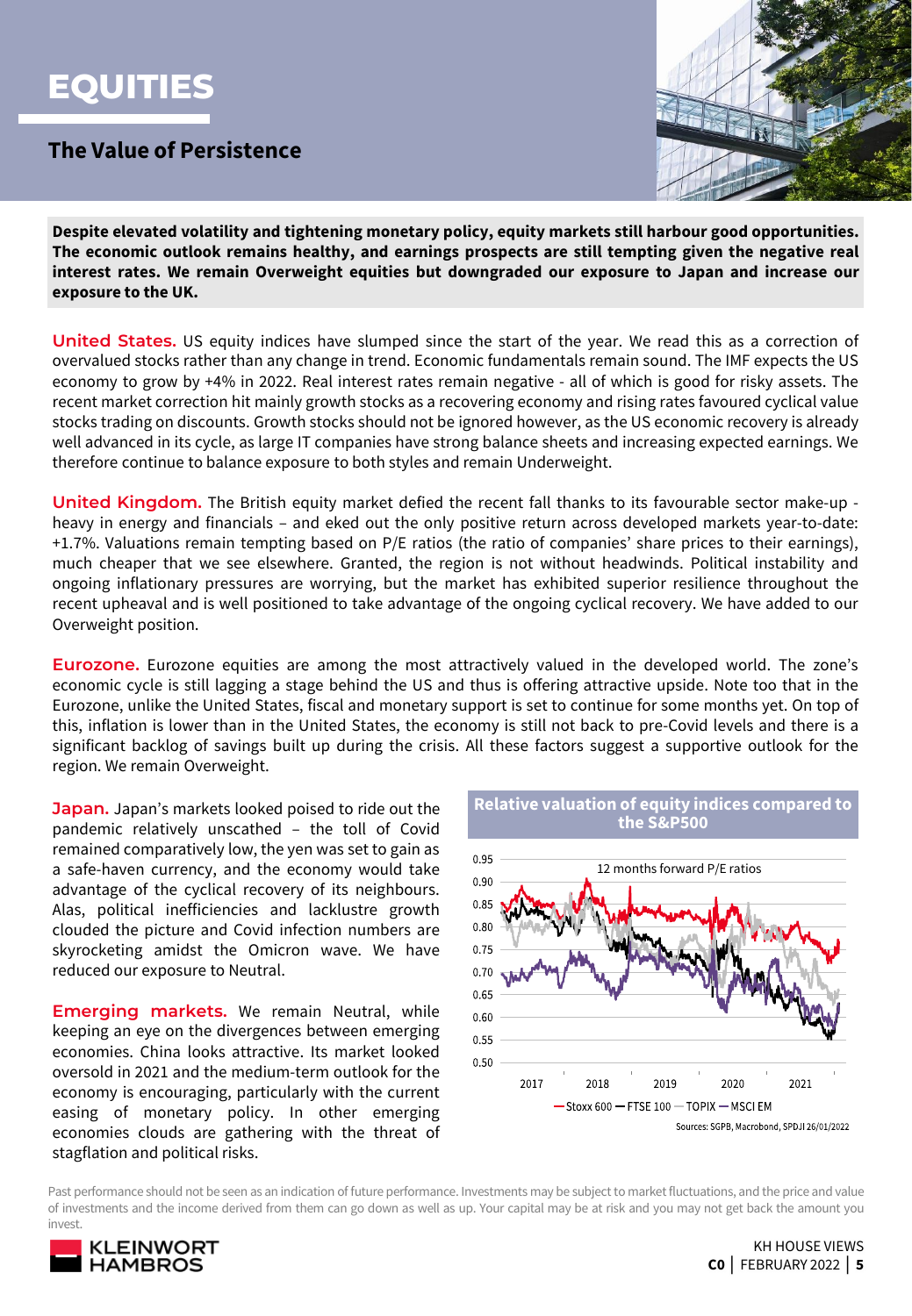

### **The Safe-Haven Dollar**



The Fed's monetary tightening, with the restrictive bias introduced by Jerome Powell, as well as rising geopolitical risks continue to provide a favorable environment for the dollar.

**Dollar index (DXY).** The dollar is holding relatively steady against a basket of leading advanced and emerging market currencies. The cycle of central bank policy tightening in emerging markets (Latin America) and some advanced economies should support these currencies against the dollar. However, the dollar should trade strongly in coming months thanks to the growth gap between the US economy and the rest of the world and ongoing current account surpluses in Asia and Europe. Finally, the dollar also benefits from its status as a valuable safehaven in the current high-risk environment.

**GBP/USD.** Headline US Consumer Price Index (CPI) released early February rose to an annual rate of 7.5%, surpassing consensus estimates. Core CPI, which excludes food and energy prices also rose by 6%. This data boosted bets for a 50 basis points Fed rate hike in March, causing an uptick in the 10-year US Treasury bond yield, causing the dollar to strengthen. The UK market has remained resilient against other market sell-offs so far this year, this should make it difficult for GBP/USD to gather bullish momentum.

**EUR/USD.** The euro has weakened slightly against the dollar since November, and now buys just USD 1.11. The US Fed is set to tighten monetary policy with a first rate hike in March and a likely reduction of its balance sheet, while the European Central Bank (ECB) looks set to keep policy accommodative; a combination that should bolster the dollar in its euro cross.

**EUR/GBP.** Sterling has gained 2% against the euro since December, mainly due to the Bank of England's policy tightening. This gap in monetary policy should keep the pound generally strong in coming months. However, sterling remains vulnerable to ongoing trade tensions between the EU and UK.

**USD/JPY.** The yen is on a broad downtrend versus the dollar, having falling 2% since December. The Bank of Japan left monetary policy unchanged through January, continuing to control the yield curve with underlying inflation still running at a negative -0.8%. The sharp divergence in monetary policies should help the dollar against the yen. But a number of risks (geopolitical, equity markets) and the inflation gap should limit downside pressure on the JPY. **Evolution of the dollar index (100= Nov 2019)**

**EM FX (vs USD).** The currencies of the major emerging economies have had mixed performances since December. On the one hand, Latin American currencies experienced significant appreciation against the dollar, with the BRL and CLP rising by 5% and 4% respectively on the back of a strong tightening of monetary policies and good performance of commodity prices. On the other hand, the TRY and the RUB suffered significant declines due to the continuation of an accommodative monetary policy in an environment of high inflation for the former and the rise of geopolitical risks for the latter.



Past performance should not be seen as an indication of future performance. Investments may be subject to marketfluctuations, and the price and value of investments and the income derived from them can go down as well as up. Your capital may be at risk and you may not get back the amount you invest.

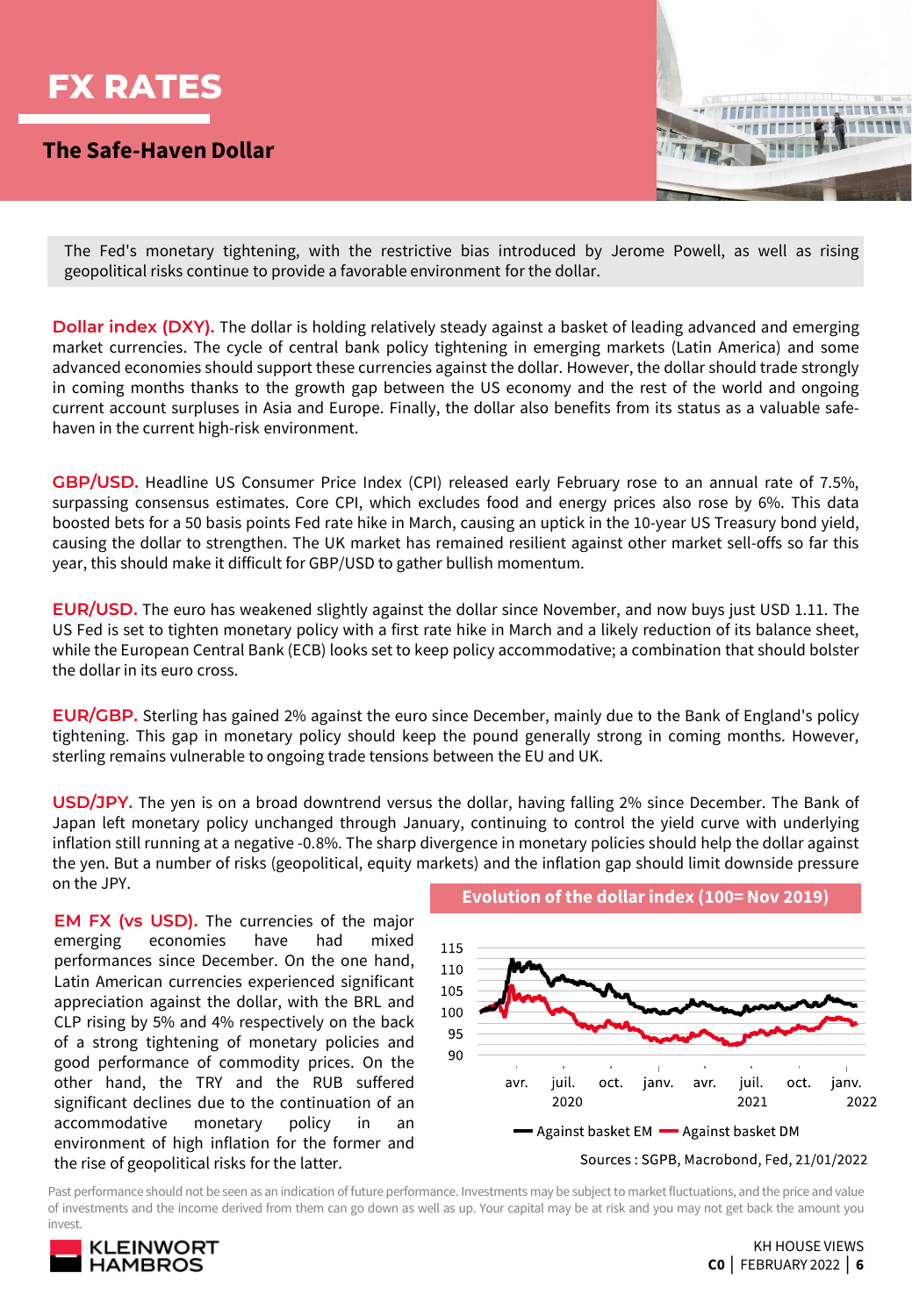## **ALTERNATIVES**

**Oil Rally**



**We remain Overweight on gold, mainly for its role as a hedge against market fluctuations. We remain Underweight on Oil, expecting price pressures to gradually ease throughout the year despite the short-term rally. Hedge funds offer another protection against turbulence.**

**Oil.** Oil prices have hit highs early in the year. At one point, WTI Oil was trading at USD 92 a barrel, its highest since 2014. Currently it is trading at around USD 90 a barrel. Demand for Oil remains strong given the strong economic recovery. The US Energy Information Administration (EIA) reported in early February a week-over-week depletion of Crude inventory of -4.76 million barrels, despite a market consensus of around +1.28 million. OPEC+ is still capping production and rising geopolitical tensions (Ukraine/Russia) are causing further strain on Oil for the upside. At the same time however, investors are closely watching the US-Iran nuclear talks which have resumed. If a deal is signed it could cause a lifting of US sanctions on Iranian Oil which would ease global supply imbalances. Also, it is too early to know if Ukraine/Russia geopolitical tensions will ease or escalate. If it were to ease this would cause less pressure on the price of Oil. We therefore remain underweight.

Gold. Gold is doing well in the current climate of rising inflation. The metal, currently trading at \$1,800 an ounce, retains its safe-haven position. Note that in these times of volatile stock markets, the gold price has held steady, being relatively immune to such fluctuations, again providing its role as an essential diversification asset. We remain Overweight.

**Hedge Funds.** In unstable market conditions hedge funds can help a portfolio, but selectivity is key. We prefer strategies which hold their own in bear markets, such as Merger Arbitrage, trend followers and Equity long/short. These strategies provide relatively safe, uncorrelated sources of returns from equities, our most significant allocation across balanced and growth multi-asset strategies and have provided positive contributions to returns – and lowered risk – especially during periods of volatility.

**Income Producing.** In Target Return strategies, we continue to hold attractive sources of income across a broad range of alternative asset classes; specialist real estate (medical centres and student accommodation), infrastructure (social, digital) and specialist lending (property, pharmaceutical royalties, economic infrastructure).

**Tail Risk Protection Note.** Tail risks are typically understood as unlikely but severe crisis events which shock markets and dramatically impact the value of risk assets negatively. The dot-com bust at the turn of the century and the Great Financial Crisis in 2008 and 2009 are examples of such events.

It is important to note that we do not have a heightened sense of any tail risks materialising. Nonetheless, we are cognisant that current valuations for most assets are high, and this exacerbates the potential drawdowns in the event of a risk event. We believe the Tail Risk Protection Note offers our portfolios yet another critical source of safety and complements the existing diversifiers.



Past performance should not be seen as an indication of future performance. Investments may be subject to marketfluctuations, and the price and value of investments and the income derived from them can go down as well as up. Your capital may be at risk and you may not get back the amount you invest.



.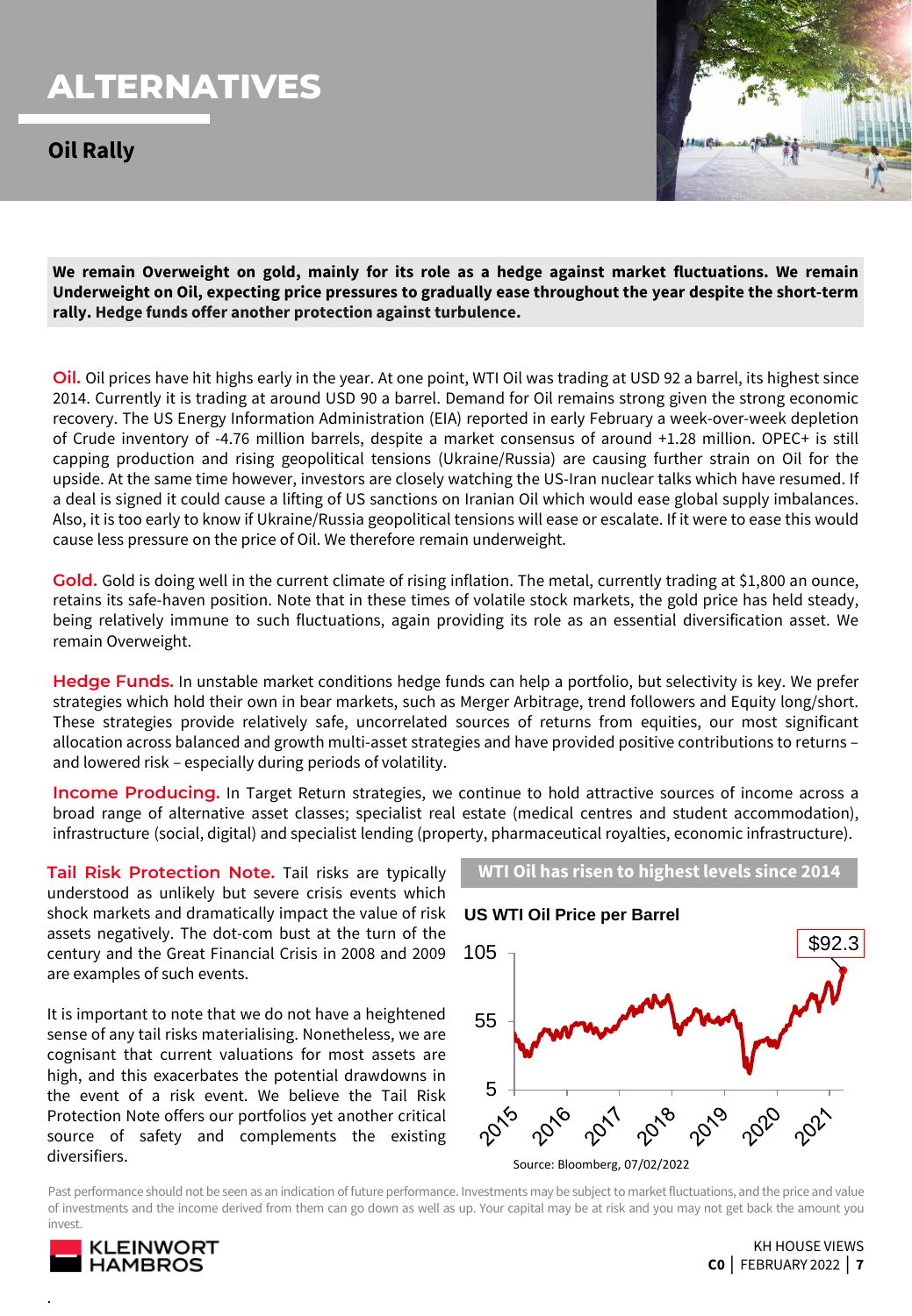## **IMPORTANT INFORMATION – PLEASE READ**

This document is provided for information purposes only. It does not constitute and under no circumstances should it be considered in whole or in part as an offer, a solicitation, or a contract. It is intended to be used by the recipient only and may not be passed on or disclosed to any other persons and/or in any jurisdiction that would render the distribution illegal.

It is the responsibility of any person in possession of this document to inform himself or herself of and to observe all applicable laws and regulations of the relevant jurisdictions. This document is in no way intended to be distributed in or into the United States of America nor directly or indirectly to any U.S. person.

This document is intended to report solely on the services, products, investment strategies and opportunities provided by or identified by the Kleinwort Hambros group ("Kleinwort Hambros Group"). The services, products, investment strategies and opportunities described herein may not be suitable for all clients. Potential clients should consult their financial adviser to assess the suitability of any proposed transaction before taking any action.

#### **Financial Promotion**

This document is a Financial Promotion.

#### **Tax, Accounting and Legal**

Any services and investments may have tax consequences and it is important to bear in mind that the Kleinwort Hambros Group does not provide tax advice. The level of taxation depends on individual circumstances and such levels and bases of taxation can change. You should seek professional tax advice in order to understand any applicable tax consequences. In addition, the material is not intended to provide, and should not be relied on for, accounting or legal purposes and independent advice should be sought where appropriate.

Some products and services are not available in all Kleinwort Hambros Group entities. Their availability depends on local laws and tax regulations. In addition, they have to comply with the Societe Generale Group Tax Code of Conduct. Furthermore, accessing some of these products, services and solutions might be subject to other conditions, amongst which is eligibility.

#### **Hedge funds**

The document may include funds which have not been specifically approved for sale in the jurisdiction of the recipient. In view of this, special care should be exercised when investing in this type of fund. We draw your attention to the following:

- Shares of this type of fund carry no guaranteed return of capital, which, under certain circumstances, may lead to the loss of your entire investment;

- The investment management methodology implies a degree of risk linked, among other factors, to the use of derivatives, leverage and short selling; and

- The terms and conditions applicable to redemption may continue to expose you to risk during the period between the redemption request and execution (usually prior notice of 45 calendar days before the last business day of the end of each quarter is required but can be longer for some investments).

Some funds are subject to extended redemption periods or a restriction is placed on the amount of withdrawals from the fund during a redemption period. This is known as gating. The implementation of a gate on a hedge fund is up to the hedge fund manager. The purpose of the provision is to prevent a run on the fund, which would impact on its operations. Investors should consider a hedge fund with a gate as illiquid, as withdrawals from these funds are restricted.

#### **Limitation**

Information herein is believed to be reliable, but the Kleinwort Hambros Group does not warrant its completeness or accuracy and it should not be relied on or acted upon without further verification. The Kleinwort Hambros Group disclaims any responsibility to update or make any revisions to this document. Opinions, estimates and expressions of judgment are those of the writer and are subject to change without notice. As such, the Kleinwort Hambros Group, Societe Generale and its other subsidiaries shall not be held liable for any consequences, financial or otherwise, following any action taken or not taken in relation to this document and its contents.

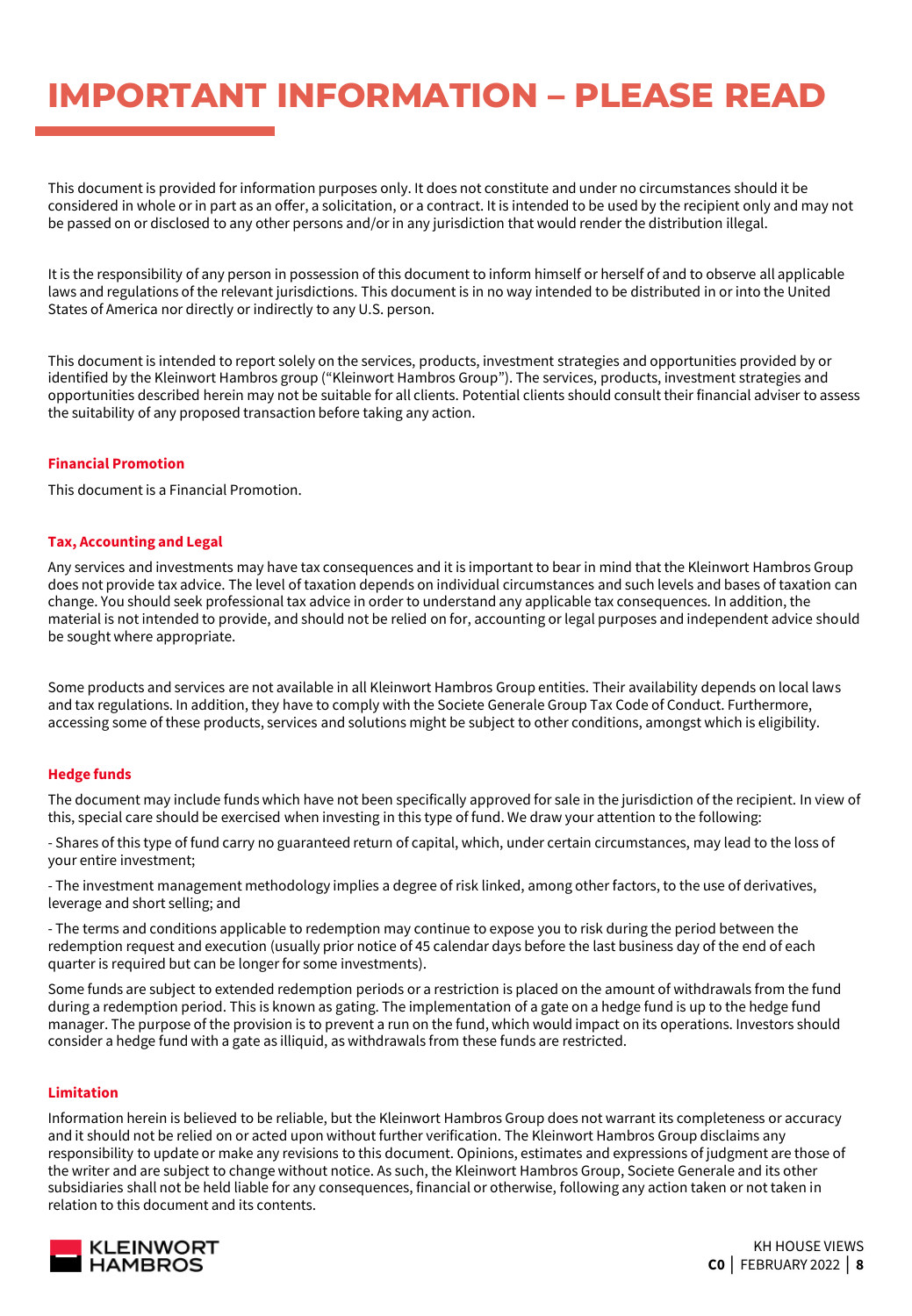## **IMPORTANT INFORMATION – PLEASE READ**

#### **Marketing**

If you do not wish to receive this document in the future, please let your private banker know or call us on +44 (0) 207 597 3000. Telephone calls may be recorded.

#### **Legal and Regulatory Information**

This document is issued by the following companies in the Kleinwort Hambros Group under the brand name Kleinwort Hambros:

#### **United Kingdom**

SG Kleinwort Hambros Bank Limited is authorised by the Prudential Regulation Authority and regulated by the Financial Conduct Authority and the Prudential Regulation Authority. The firm reference number is 119250. The company is incorporated in England and Wales under number 964058 and its registered address is 5th Floor, 8 St James's Square, London SW1Y 4JU.

#### **Channel Islands**

SG Kleinwort Hambros Bank (CI) Limited is regulated by the Jersey Financial Services Commission ("JFSC") for banking, investment, money services and fund services business. The company is incorporated in Jersey under number 2693 and its registered address is PO Box 78, SG Hambros House, 18 Esplanade, St Helier, Jersey JE4 8PR.

SG Kleinwort Hambros Bank (CI) Limited – Guernsey Branch is also regulated by the Guernsey Financial Services Commission ("GFSC") for banking, investment and money services business. Its address is PO Box 6, Hambro House, St Julian's Avenue, St Peter Port, Guernsey, GY1 3AE.

The company (including the branch) is also authorised and regulated by the UK Financial Conduct Authority ("FCA") in respect of UK regulated mortgage business and its firm reference number is 310344. This document has not been authorised or reviewed by the JFSC, GFSC or FCA.

#### **Gibraltar**

SG Kleinwort Hambros Bank (Gibraltar) Limited is authorised and regulated by the Gibraltar Financial Services Commission for the conduct of banking, investment and insurance mediation business. The company is incorporated in Gibraltar under number 01294 and its registered address is 32 Line Wall Road, Gibraltar.

#### **Compensation Scheme**

#### **United Kingdom**

SG Kleinwort Hambros Bank Limited is covered by the Financial Services Compensation Scheme ("FSCS"). The FSCS can pay compensation to eligible depositors or investors if a bank is unable to meet its financial obligations. Most depositors and investors – including most individuals and businesses – are covered by the scheme.

In relation to investment services compensation will be payable, however, only in circumstances where we have been in default to you of our obligations. It will not be available merely because your investments have not performed as well as you had expected unless we are somehow at fault.

For further information about the schemes (including the amounts covered and eligibility to claim) please contact your Private Banker or refer to the FSCS website: www.fscs.org.uk.